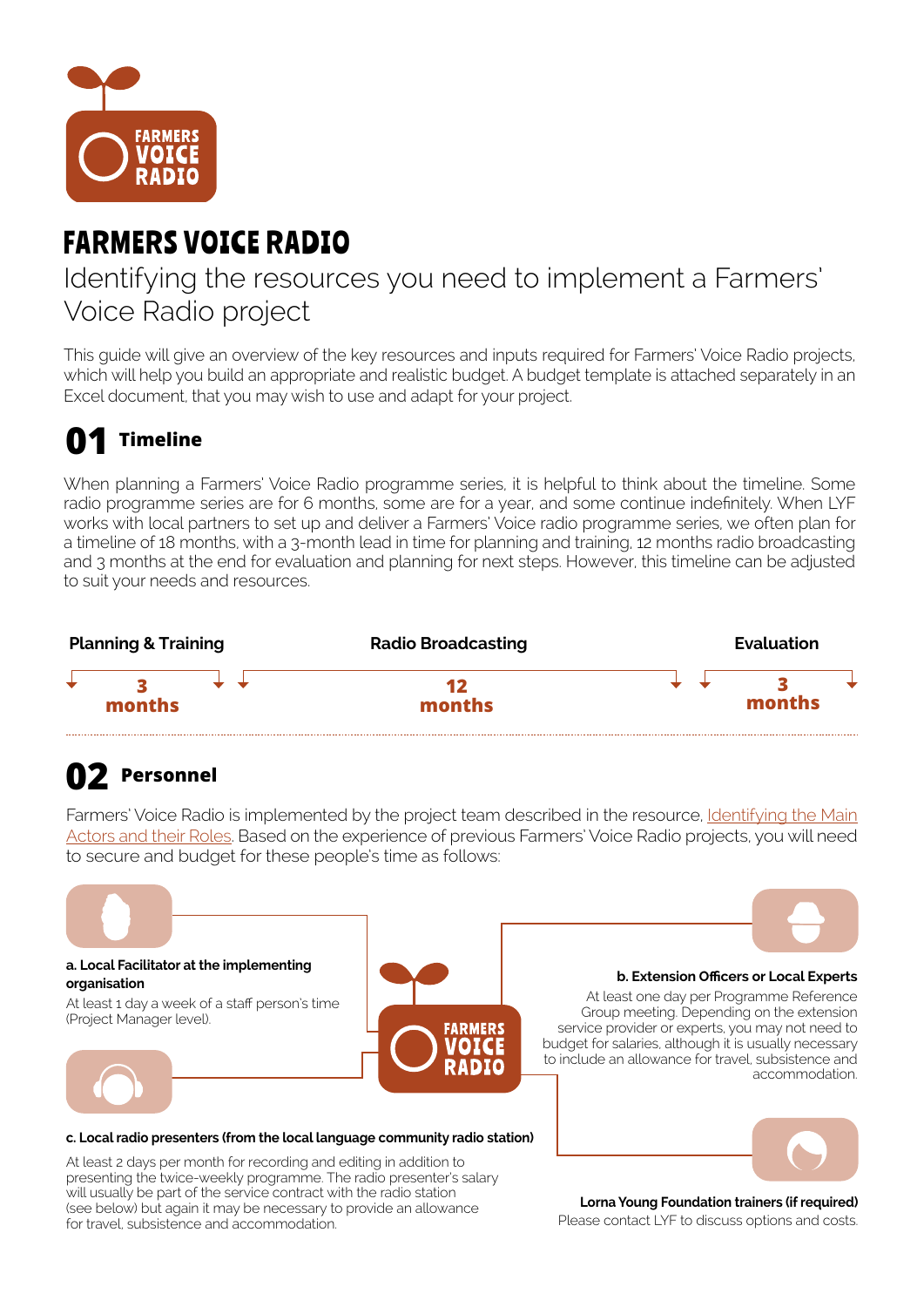## **03 Other Inputs**



**e**

The key activities involved in delivering a Farmers' Voice Radio project are as follows:

#### **Formative Research**

This activity will require the Local Facilitator (and perhaps the Extension Officers) to visit the target communities to meet with community leaders and farmers. The costs to consider are transport, food and accommodation (if required).

#### **Training and Planning Workshop**

The workshop is often hosted by the lead local organisation and may include a visit to the focus communities. Participants are the local partner, extension officers, radio presenters, farmer representatives (who may become Programme Reference Group members) and one or two other key stakeholders. The costs to consider are room hire, catering and stationery for 2-3 days. In addition, travel, subsistence and accommodation may be required for the participants (to the lead organisation and to the focus communities). If you would like LYF support, travel, subsistence and accommodation will be required for the LYF team member.

#### **Equipment**

- If focus communities and members of the Programme Reference Groups do not have access to radios, we recommend providing at least one wind-up and/or solar-powered radio set per community. These should be available locally. Recordable MP3 radios (such as [Lifeplayer Radios](https://www.lifelineenergy.org/technology/the-lifeplayer/ )) can be helpful, and cost approximately 60GBP plus shipping.
- Depending on the radio station resources, you may need to budget for voice recorders for the radio presenters and signal boosters for remote communities.

#### **Monitoring and Evaluation**

These activities may be defined by your own monitoring and evaluation strategy or the conditions of your funding. Click here for more information about **[Establishing a Baseline](https://www.farmersvoiceradio.org/6-establishing-a-baseline)** and [Monitoring, Evaluation and Learning](https://www.farmersvoiceradio.org/12-monitoring-evaluation-learning). Below are some of the potential costs:

- If you choose to do a baseline survey, or qualitative research, this requires staff time. You may choose to use enumerators. Travel, subsistence and accommodation may be required.
- Mid-term review- interviews with target audience to check the programmes are meeting the needs of the audience. The costs to consider are transport, food and accommodation (if required). You could also hold a review meeting with the participants who were at the initial workshop (costs would the the same a 1 day workshop).
- If you work with an international group of stakeholders, you may want to translations of the radio programmes. If so, this will need to be budgeted for. Sometimes the radio stations can provide this service.
- If you choose to do an endline survey or evaluation activities, this will need to be costed.

#### **Service Agreement with the Community Radio Station**

This should include as a minimum:

- airtime costs (generally 2 x 15-minute slots per week per language)
- allocation of dedicated radio presenters (ideally one woman and one man) for recording in the communities and production/editing (at least two days per month)
- broadcast times (based on the most appropriate times for your target audience)
- production support
- access to recording and editing equipment
- provision of MP3 programme recordings